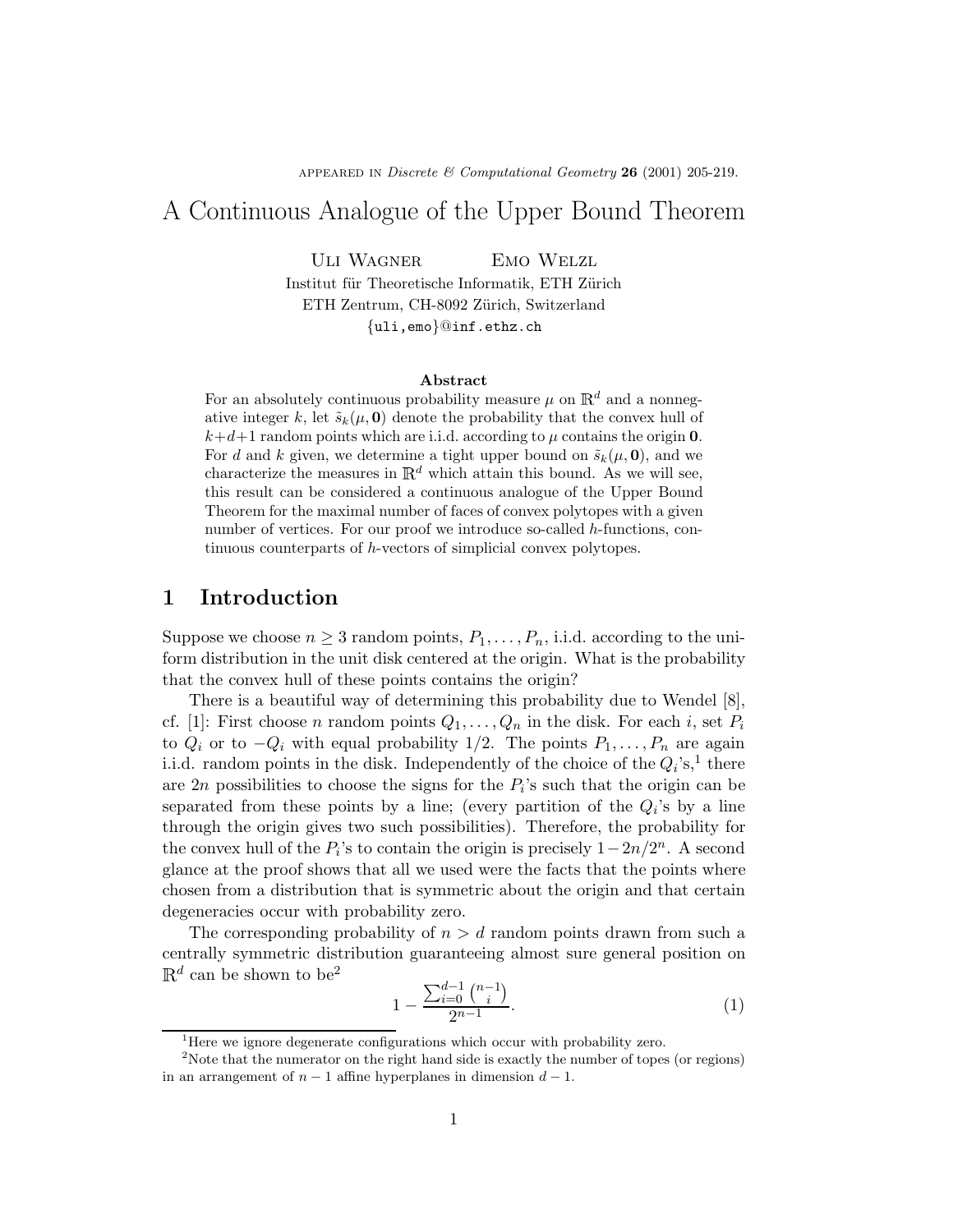What happens if we choose the points from some other distribution? To this end, let  $\mu$  be an *absolutely continuous* (a.c.) probability measure on  $\mathbb{R}^d$ , that is, one which has a density function with respect to the Lebesgue measure;  $\mu$ is called *balanced about a point p* if every hyperplane through  $p$  equipartitions  $\mu$  (by absolute continuity, the hyperplane itself has  $\mu$ -measure zero).

For a nonnegative integer k, let  $\tilde{s}_k(\mu, 0)$  be the probability that the convex hull of  $k + d + 1$  independent and identically  $\mu$ -distributed random points (i.i.d. ~  $\mu$ , for short) contains the origin 0. In this paper we show that  $\tilde{s}_{n-d-1}(\mu, 0)$ is at most the number given in (1). Moreover, this value is attained iff  $\mu$  is balanced about the origin. To the best of our knowledge, this result is new. But as we see it, the main contribution of this paper is the presentation of this result as a continuous analogue of the Upper Bound Theorem, and the introduction of continuous twins of h-vectors of convex polytopes, and of j-facets of finite point sets. We also discuss continuous versions of the Dehn-Sommerville relations.

For the proof of the bound on  $\tilde{s}_k(\mu, \mathbf{0})$  we choose a detour by first analyzing the probability that a line intersects the convex hull of  $n$  random points (from some probability distribution  $\mu$ ). These findings can then be transferred by an appropriate projection to the setting as described above. Let us begin by preparing the central notions for our presentation.

### 1.1 Directed lines entering oriented simplices.

An oriented simplex  $\sigma$  in  $\mathbb{R}^d$  is a pair  $(|\sigma|, \mathcal{H}^+(\sigma))$ , where  $|\sigma|$  is an ordinary  $(d-1)$ -simplex and  $\mathcal{H}^+(\sigma)$  is one of the components of  $\mathbb{R}^d \setminus \text{aff}(|\sigma|)$  marked as the *positive side* or *open positive halfspace* of  $\sigma$ . Correspondingly, the other component is called the *open negative halfspace* and denoted by  $\mathcal{H}^-(\sigma)$ . If the positive and the negative halfspaces exchange their roles, we speak of the simplex with reversed orientation,  $-\sigma$ .

In dimension  $d \geq 2$ , an orientation of the simplex spanned by affinely independent points  $p_1, \ldots, p_d$  is given in a natural way by the order in which the points come: Defining  $\mathcal{H}^+(p_1,\ldots,p_d)$  to be the set of points  $q \in \mathbb{R}^d$  with

$$
\det \left[ \frac{1}{q} \frac{1}{p_1} \cdot \cdot \cdot \frac{1}{p_n} \right] > 0 \, ,
$$

we obtain the oriented simplex

$$
[p_1, \ldots, p_d] := (\text{conv}\{p_1, \ldots, p_d\}, \mathcal{H}^+(p_1, \ldots, p_d)).
$$

Thus,  $[p_1, \ldots, p_d] = [q_1, \ldots, q_d]$  iff  $q_i = p_{\pi(i)}, 1 \leq i \leq d$ , for an even permutation  $\pi$ , and  $[q_1, \ldots, q_d] = -[p_1, \ldots, p_d]$  if  $\pi$  is odd. In dimension one, however, in addition to a point  $p_1 \in \mathbb{R}$ , a sign  $\varepsilon \in \{+1, -1\}$  is needed; we then write  $\varepsilon[p_1]$  for the oriented simplex  $\sigma$  with  $|\sigma| = \{p_1\}$  and  $\mathcal{H}^+(\sigma) = \{q \in \mathbb{R} \mid \varepsilon \cdot (p_1 - q) > 0\}.$ 

Some more terminology: A directed line  $\ell$  is said to enter an oriented simplex  $\sigma$  if it intersects the relative interior of  $|\sigma|$  in a single point and is directed from the positive to the negative side of  $\sigma$ ;  $\ell$  is said to *leave*  $\sigma$  if it is directed the other way. By contrast, we say that  $\ell$  passes into a nonoriented closed subset  $\mathcal C$ of  $\mathbb{R}^d$  at p if p is the first point of intersection of  $\ell$  with C (provided such a point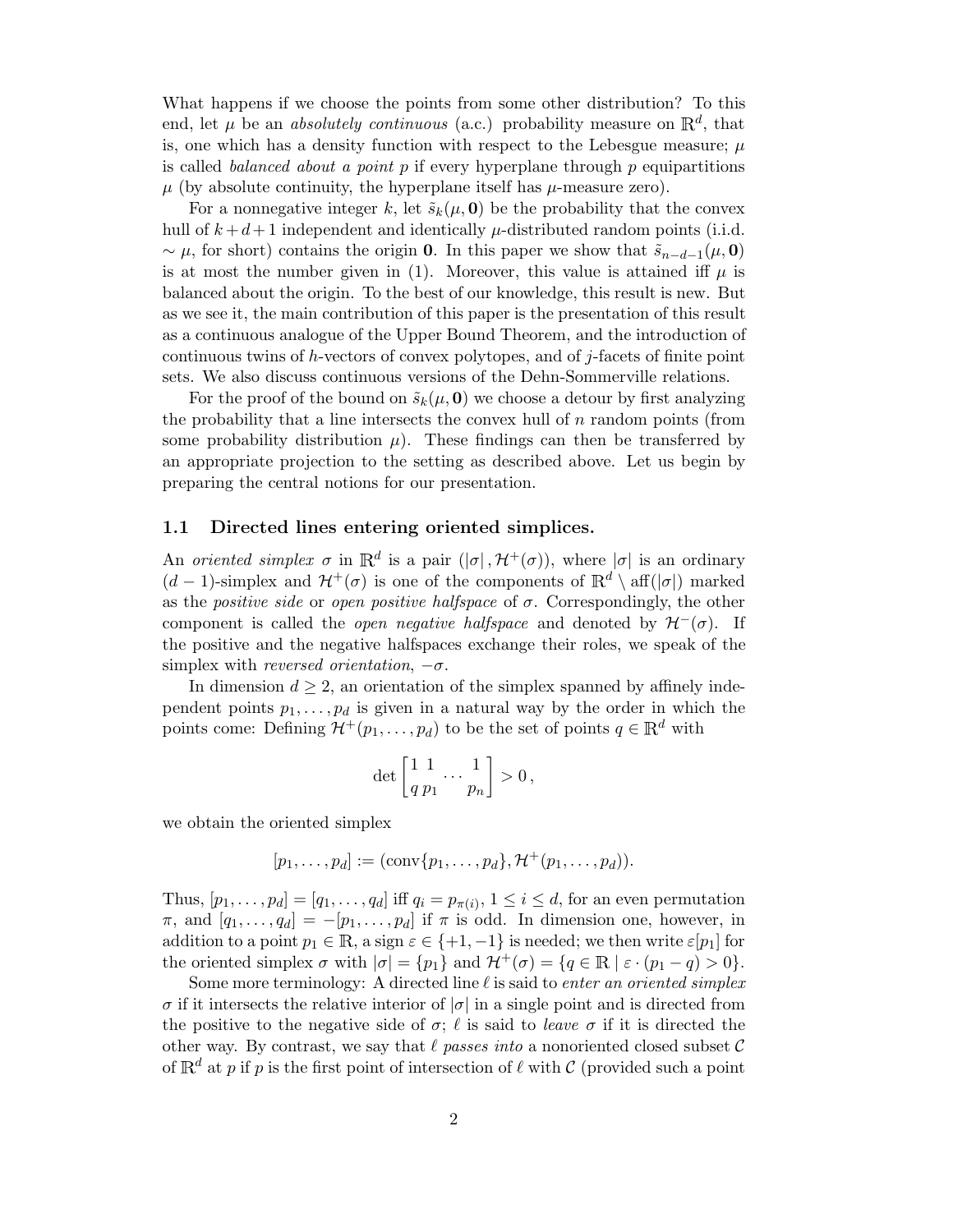exists). Conversely,  $\ell$  exits  $\mathcal C$  at  $q$  if  $q$  is the last point of intersection. Thus,  $\ell$  enters an oriented simplex  $\sigma$  if it passes into the closed negative halfspace  $\mathcal{H}^-(\sigma)$  at some point in the relative interior of  $\sigma$ .

### 1.2 y-Facets and h-functions.

Let us now fix a directed line  $\ell$  and an absolutely continuous probability measure  $\mu$  in  $\mathbb{R}^d$ ,  $d \geq 1$ . An oriented simplex  $\sigma$  is called a *y*-facet of  $\mu$ , for a real number  $0 \leq y \leq 1$ , if  $\mu(\mathcal{H}^+(\sigma)) = y$ . We will need a vast supply of random points; let  $P_1, P_2, P_3, \ldots \in \mathbb{R}^d$  be i.i.d. ~  $\mu$ . One of the geometrical niceties of absolute continuity is that various special cases are negligible since they only occur with probability zero. For instance, the points are almost surely (a.s.) in general position with respect to  $\ell$ , and so on. Apart from sporadic reminders, we are pretty much going to ignore such negligible events from now on.

Moreover, allow us to introduce the notion of a  $\mu$ -random oriented simplex. In dimension  $d \geq 2$ , this is just the oriented simplex  $\sigma = [P_1, \ldots, P_d]$ ; in dimension one, such a random simplex  $\sigma = \varepsilon[P_1]$  is obtained by independently choosing  $\varepsilon$  as  $-1$  and  $+1$  with equal probability. We will also refer to  $\sigma$  as the random simplex spanned by  $P_1, \ldots, P_d$ . Let then

$$
H(y) = H_{\mu,\ell}(y) := \Pr\left[\ell \text{ enters } \sigma \text{ and } \mu(\mathcal{H}^+(\sigma)) \le y\right],\tag{2}
$$

where  $\sigma$  is a  $\mu$ -random oriented simplex.<sup>3</sup> Obviously, the function H is right continuous and monotone. As a matter of fact, monotonicity suffices to ensure that its derivative, the h-function

$$
h(y) = h_{\mu,\ell}(y) := \frac{\mathrm{d}H(y)}{\mathrm{d}y} \tag{3}
$$

is defined almost everywhere (a.e.), that is, everywhere except possibly on some set of Lebesgue measure zero.<sup>4</sup> There is, however, an issue here that must not be swept under the carpet. Namely, from monotonicity and differentiability a.e. alone we cannot infer that  $H(y) = \int_0^y h(x) dx$ <sup>5</sup>. In fact, for a function  $F : [a, b] \to \mathbb{R}$  on a compact interval, the following are equivalent (cf. [3], Section 3.5):

1. There is some Lebesgue integrable function f on [a, b] such that  $F(x)$  –  $F(a) = \int_a^x f(x) dx$  for all  $x \in [a, b]$ .

$$
(p_1,\ldots,p_d)\mapsto \mu(\mathcal{H}^+(p_1,\ldots,p_d))
$$

is a continuous, hence measurable, function on  $U_d^d$ . Therefore,  $\{\ell \text{ enters } \sigma\}$  is an event, i.e. a measurable subset of the underlying probability space, and  $\mu(\mathcal{H}^+(\sigma))$  is a random variable.<br><sup>4</sup>That monotone functions are a.e. differentiable is a special case of Lebesgue's Differenti-

<sup>3</sup>Of course, if we want to measure probabilities, we need to check measurability. First observe that the set  $U_n^d$  consisting of all *n*-tuples of points in general position in  $\mathbb{R}^d$  is an open subset of  $\mathbb{R}^{n \cdot d}$  (small perturbations of the points don't affect general position) and therefore measurable; the same applies to the subset  $\{(p_i) \in U_d^d \mid \ell \text{ enters } [p_1, \ldots, p_d]\}$  of  $U_d^d$ . Moreover, by absolute continuity of  $\mu$ ,

ation Theorem (cf. [3]).

<sup>&</sup>lt;sup>5</sup>The *Cantor function*, for instance, furnishes an example of a monotone and even continuous function which maps  $[0, 1]$  *onto* itself while its derivative vanishes a.e. (cf.  $[3]$ ).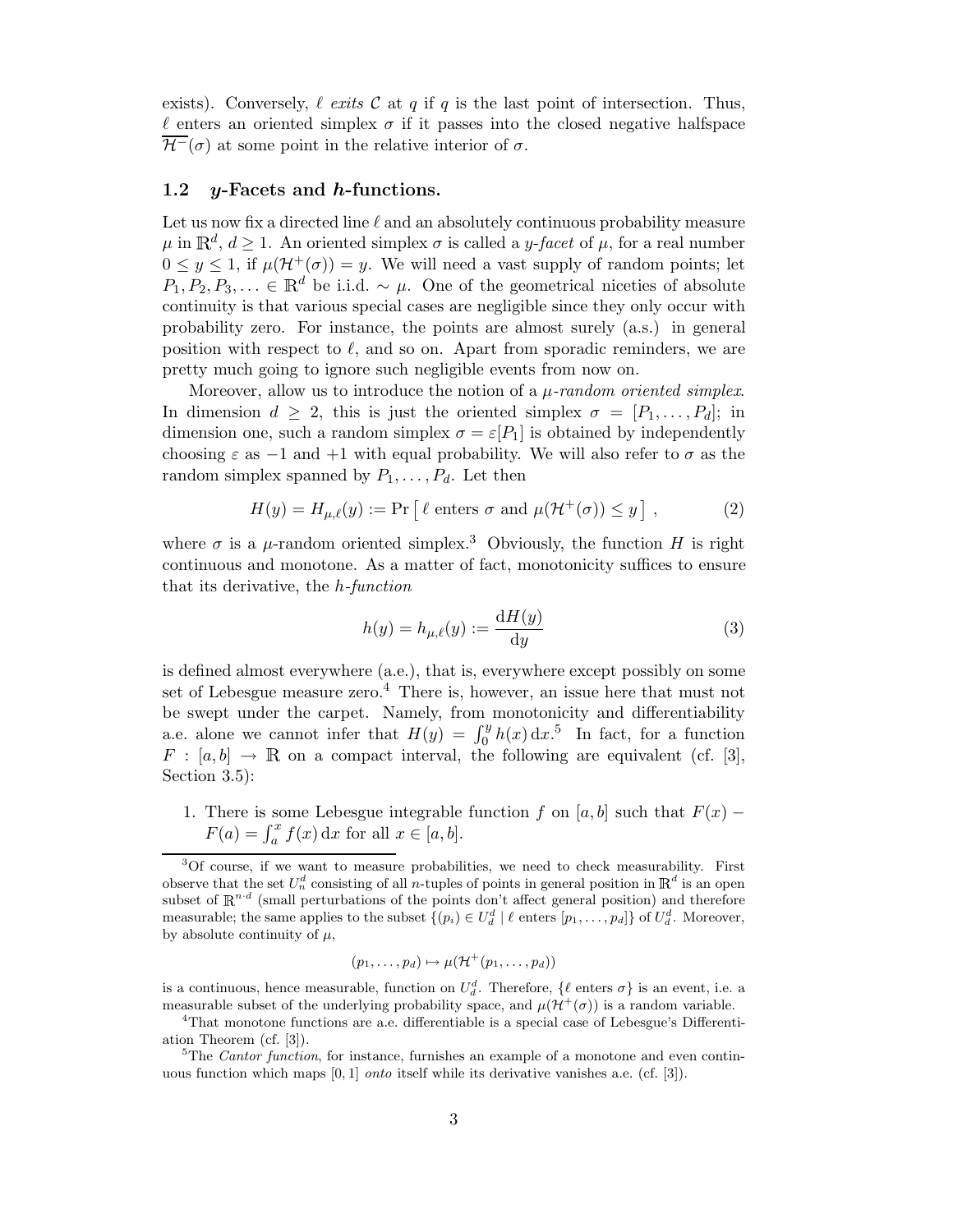2. F is absolutely continuous<sup>6</sup> in the sense that for all  $\epsilon > 0$ , there exists some  $\delta > 0$  such that for any finite set of disjoint open intervals  $(a_1, b_1) \ldots (a_k, b_k) \subseteq [a, b],$ 

$$
\sum_{j=1}^{k} (b_j - a_j) < \delta \quad \Rightarrow \quad \sum_{j=1}^{k} |F(b_j) - F(a_j)| < \epsilon. \tag{4}
$$

If these conditions are satisfied, F is differentiable a.e. on [a, b] and  $\frac{d}{dx}F(x) =$  $f(x)$  for a.e.  $a \leq x \leq b$ . We will see in Section 3 that H is even continuously differentiable, which will resolve our worries. But for the time being, we must not assume this.

In Section 4 we will briefly indicate how h-functions correspond to the hvectors of convex polytopes. First and foremost, however, we will prove analogues of some properties of h-vectors, notably

$$
h(y) = h(1 - y),
$$

in analogy to the Dehn-Sommerville Relations, and

$$
h(y) \le \frac{d}{2} \min\{y^{d-1}, (1-y)^{d-1}\},\tag{19}
$$

in analogy to the Upper Bound Theorem. Note that once we have established absolute continuity of H, this yields an upper bound of  $1/2^d$  on  $H(1)$  =  $\int_0^1 h(y) dy$ , the probability that a random oriented simplex is entered by  $\ell$ . It follows that an undirected line intersects the convex hull of  $d$  random (according to  $\mu$ ) points with probability at most  $1/2^{d-1}$ . By an appropriate lifting from  $\mathbb{R}^d$ to  $\mathbb{R}^{d+1}$ , we may conclude  $\tilde{s}_1(\mu, 0) \leq 1/2^d$  for an absolutely continuous probability distribution  $\mu$  in  $\mathbb{R}^d$ ,  $d \geq 1$ . We will see in Section 2 how the moments of the distribution defined by H yield the bounds (1) for  $\tilde{s}_k(\mu, 0)$ ,  $k \geq 0$ .

### 2 Moments and the Dehn-Sommerville Equation

As a warm-up, let us consider the one-dimensional case. Suppose first that  $\ell$ is directed from the right to the left. Then a random simplex  $\varepsilon[P]$  is entered by  $\ell$  if and only if  $\varepsilon = -1$ . Therefore,<sup>7</sup>  $H(y) = \frac{1}{2} \Pr[\mu((P, \infty)) \le y] = y/2$ , by monotonicity of H and continuity of  $p \mapsto \mu((p,\infty))$ . By parity of reasoning for the case where  $\ell$  is directed from left to right, we conclude:

Observation 2.1. In dimension 1,

$$
H(y) = \frac{y}{2} \quad and \quad h(y) = \frac{1}{2} \,. \tag{5}
$$

Trivial as these observations are, they provide a nice base case for inductive reasoning, which we will employ repeatedly in the following.

 ${}^{6}$ The resemblance of terminology is no coincidence, absolute continuity of functions and of measures are closely related (cf. [3]).

<sup>&</sup>lt;sup>7</sup>Observe that  $(P, \infty)$  will denote an interval.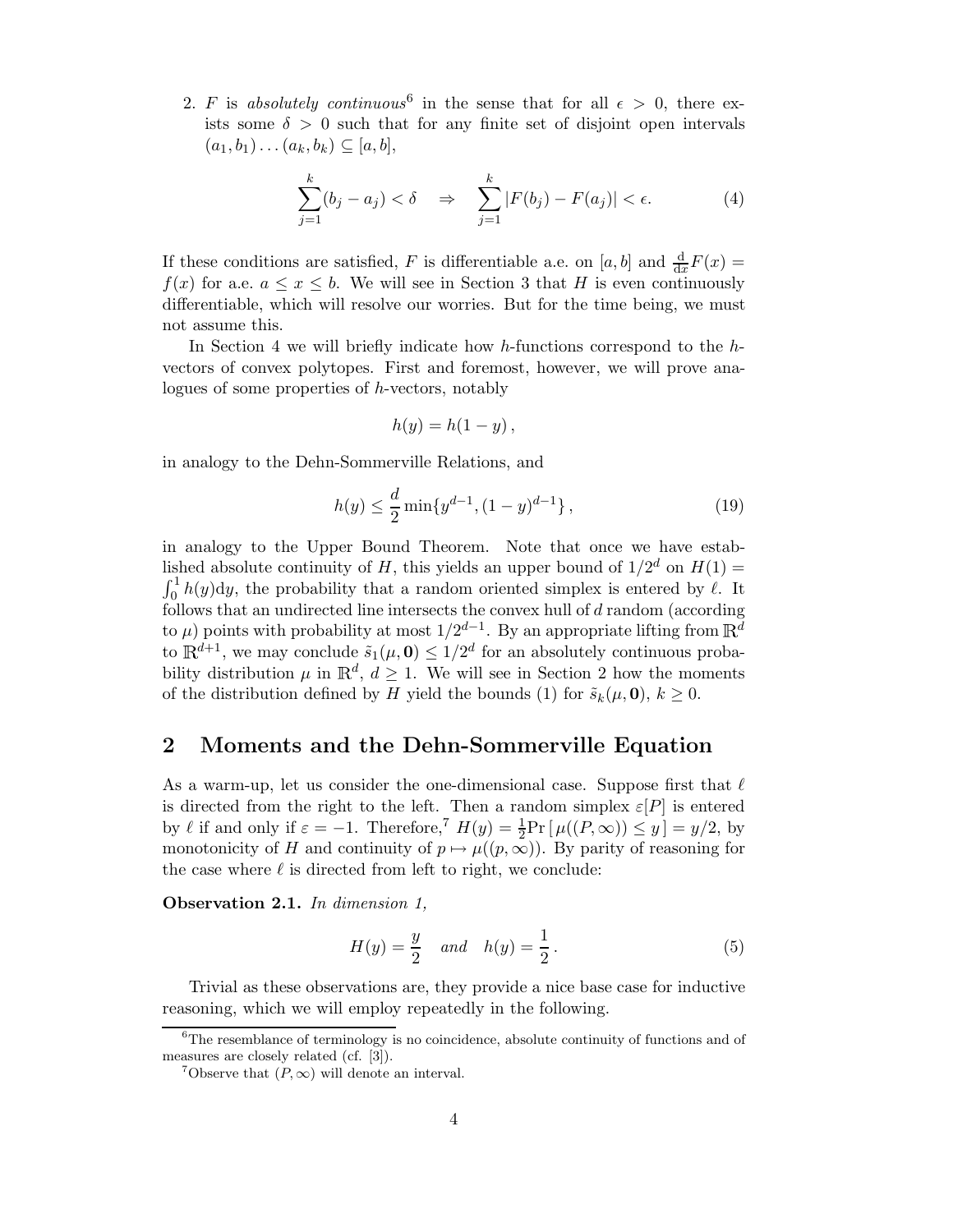### 2.1 Moments

Apart from the fact that  $H(1) < 1$ , H behaves just like a probability distribution function on the unit interval: it is nonnegative, monotonically increasing, and right continuous.<sup>8</sup> As in the case of probability distributions, we define, for integer  $k > 0$ , the  $k<sup>th</sup>$  moment of H to be the Lebesgue-Stieltjes integral with respect to H of  $y^k$ ,

$$
M_k(H) := \int_0^1 y^k \,\mathrm{d}H(y) \tag{6}
$$

What we would like to write instead is  $\int_0^1 y^k h(y) dy$ , and that is what you may wish to think of when reading  $(6)$ ; however, it would be dishonest to use the more familiar notation at this point, for it is only correct provided that  $H$  is a.c. Yet in order to prove the latter, the apparatus of abstract integration is needed if we don't want to beg the question.

More generally, it makes sense to speak of moments for a wider class of functions which contains H. More precisely, let us call a function  $F : [a, b] \to \mathbb{R}$ nice if it can be written as a difference  $F = F_1 - F_2$  of right continuous, bounded monotone functions. The point of considering moments is that a nice function F on a compact interval has moments of all orders and that, moreover, these uniquely determine  $F$ :

**Lemma 2.2.** If  $F, G : [a, b] \to \mathbb{R}$  are nice functions such that  $M_k(F) = M_k(G)$ for all  $k \geq 0$  then  $F = G$ .

(The case of probability distribution functions, i.e. of monotone functions for which the  $0^{th}$  moments equal 1, is proved in [2], Section 2.3.e. The general case follows by linearity.<sup>9</sup>)

Thus, while it may at first seem difficult to pin down any interesting properties of  $H$  or  $h$ , we can try to get a grip on their moments. Of course,  $M_k(H) = \frac{1}{2(k+1)}$  in dimension one. Hence, assume  $d \geq 2$  until further notice. Intuitively speaking, if  $\sigma = [P_1, \ldots, P_d]$  is a y-facet, then by independence  $y^k = Pr[P_{d+1}, \ldots, P_{d+k} \in \mathcal{H}^+(\sigma)],$  and by averaging over all y, we arrive at

#### Observation 2.3.

$$
M_k(H) = \Pr\left[\ell \text{ enters } \sigma \text{ and } P_{d+1}, \dots, P_{d+k} \in \mathcal{H}^+(\sigma)\right].\tag{7}
$$

*Proof.* For  $d \geq 2$ , the transformation theorem for image measures yields

<sup>&</sup>lt;sup>8</sup>In fact, H is the distribution function of a finite measure  $\eta$  on [0, 1] which is given by  $\eta([0, y]) = H(y)$ ; we could make  $\eta$  into a probability by normalizing by the constant factor  $1/H(1)$ , that is, by considering conditional probabilities in the definition of H.

<sup>&</sup>lt;sup>9</sup>That is, by the fact that for all  $c_1, c_2 \in \mathbb{R}$ ,  $M_k(c_1F_1 + c_2F_2) = c_1M_k(F_1) + c_2M_k(F_2)$ : Namely, if  $F = F_1 - F_2$  and  $G = G_1 - G_2$ , then  $M_k(F_1) - M_k(F_2) = M_k(F) = M_k(G)$  $M_k(G_1)-M_k(G_2)$ . Consider  $c := M_0(F_1+G_2) = M_0(F_2+G_1)$ . If  $c = 0$  then, by monotonicity,  $F_1 + G_2$  and  $F_2 + G_1$  are constant on [a, b], say  $F_1 + G_2 = r$  and  $F_2 + G_1 = s$ . Then  $r(b-a) = M_1(F_1 + G_2) = M_1(F_2 + G_1) = s(b-a)$ , hence  $r = s$ , hence  $F = G$ . If, on the other hand,  $c \neq 0$ , then  $M_k(\overline{F}) = M_k(\overline{G})$  for all  $k$ , where  $\overline{F} = \frac{F_1 + G_2}{c}$  and  $\overline{G} = \frac{F_2 + G_1}{c}$ . But these are probability distribution functions, hence  $\overline{F} = \overline{G}$ , hence  $F = G$ .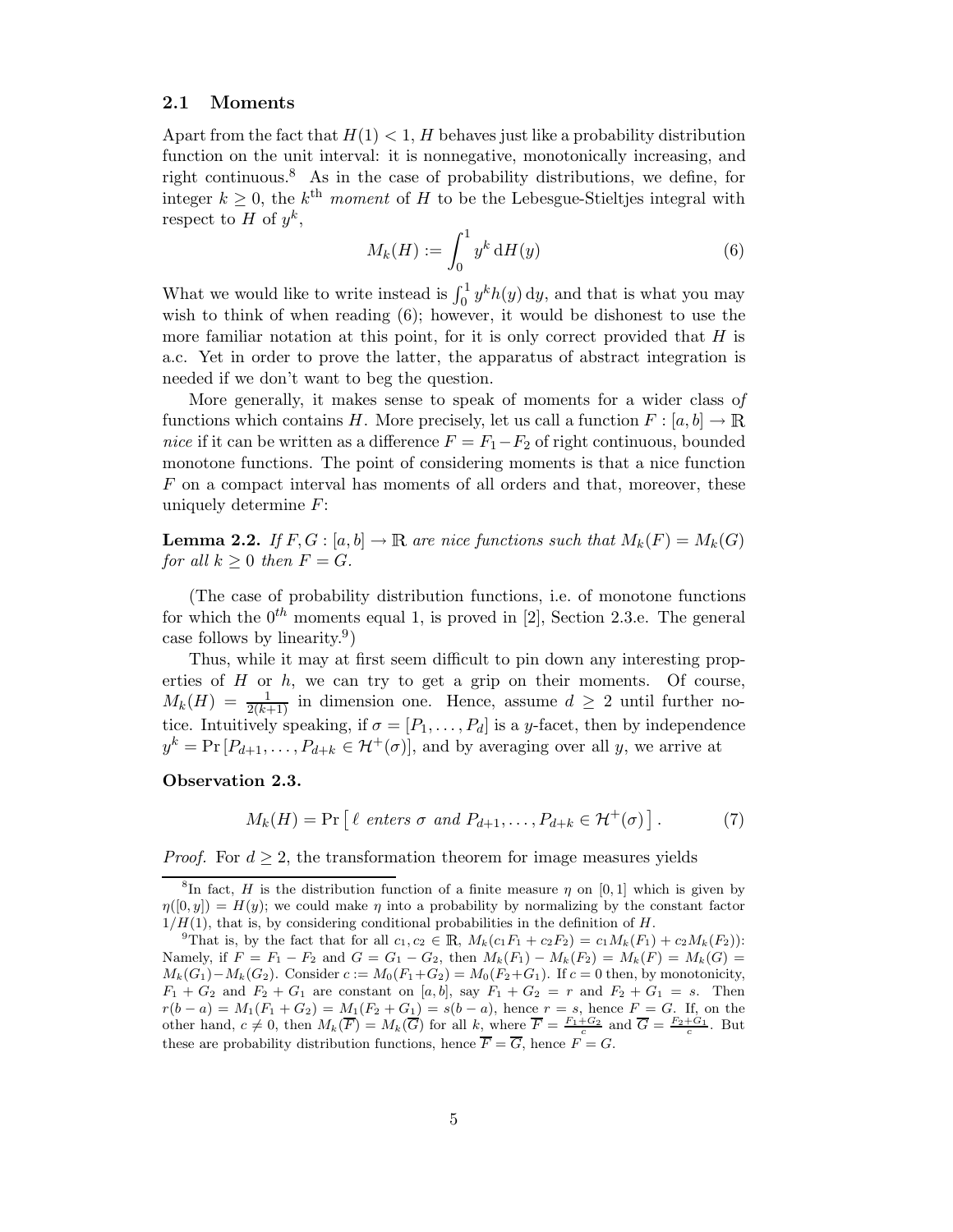$$
\int_{0}^{1} y^{k} dH(y) = \int_{\{(p_{i})_{i=1}^{d} | \ell \text{ enters } [p_{1},...,p_{d}]\}} (\mu(\mathcal{H}^{+}(p_{1},...,p_{d}))^{k} d\mu(p_{d}) ... d\mu(p_{1})
$$
\n
$$
= \int_{\{(p_{i})_{i=1}^{d+k} | \ell \text{ enters } [p_{1},...,p_{d}] \text{ and}}
$$
\n
$$
p_{d+1},...,p_{d+k} \in \mathcal{H}^{+}(p_{1},...,p_{d})
$$
\n
$$
= \Pr \left[ \ell \text{ enters } \sigma = [P_{1},...,P_{d}] \text{ and } P_{d+1} ... P_{d+k} \in \mathcal{H}^{+}(\sigma) \right],
$$

by independence of the  $P_i$ 's.

 $\Box$ 

 $\Box$ 

It is convenient to modify the geometric interpretation (7) further so as to make it more "symmetric". The following lemma is a useful tool:

Lemma 2.4 (Counting Permutations). Suppose  $X = (X_1, \ldots, X_n)$  is a vector of i.i.d. random variables which take values in some set N, and let A and B be measurable sets of n-tuples  $(x_i)_{i=1}^n$  of elements in N. Assume furthermore that l, m are constants such that for every  $\mathbf{x} = (x_i) \in A$  and every  $\mathbf{x'} = (x'_i) \in A$ B, there are exactly l permutations  $\pi$  such that  $\mathbf{x}_{\pi} := (x_{\pi(i)}) \in B$ , and exactly m permutations  $\pi'$  for which  $\boldsymbol{x'}_{\pi'} \in A$ .

Then

$$
l \cdot \Pr[\,\mathbf{X} \in A\,] = m \cdot \Pr[\,\mathbf{X} \in B\,].
$$

*Proof.* Let  $\Pi$  be a random permutation on n letters, chosen independently of the  $X_i$ 's, every permutation being equally probable. By assumption, if  $x \in A$ then  $Pr[x_{\Pi} \in B] = \frac{l}{n!}$ . Since this holds for all  $x \in A$  and since X and  $\Pi$  are independent, we get  $Pr[\boldsymbol{X}_{\Pi} \in B | \boldsymbol{X} \in A] = l/n!$ , i.e.

$$
\frac{l}{n!} \Pr[\boldsymbol{X} \in A] = \Pr[\boldsymbol{X}_{\Pi} \in B \text{ and } \boldsymbol{X} \in A]. \tag{8}
$$

But by independence, the random vector  $X_{\Pi}$  has the same distribution as  $X$ ; therefore, the right hand side of (8) equals

$$
\Pr\left[\,\boldsymbol{X}\in B\,\,\text{and}\,\,\boldsymbol{X}_{\Pi^{-1}}\in A\,\right]=\frac{m}{n!}\Pr\left[\,\boldsymbol{X}\in B\,\right],
$$

as above, since  $\Pi^{-1}$  is again a random permutation.

**Lemma 2.5.** Let  $s_k = s_k(\mu, \ell)$  stand for the probability that  $\ell$  intersects the convex hull of  $P_1, \ldots, P_{d+k}$ . Then

$$
M_k(H) = \frac{1}{2\binom{d+k}{d}} s_k. \tag{9}
$$

*Proof.* Let B denote the set of all  $(d + k)$ -tuples  $(p_i)_{i=1}^{d+k}$  of points in general position in  $\mathbb{R}^d$  such that  $\ell$  intersects conv $\{p_1, \ldots, p_{d+k}\},$  and set  $A := \{(p_i) \in$ B |  $\ell$  enters  $[p_1, \ldots, p_{d+k}]$  and  $p_{d+1}, \ldots, p_{d+k} \in \mathcal{H}^+(p_1, \ldots, p_d)$ . Then, for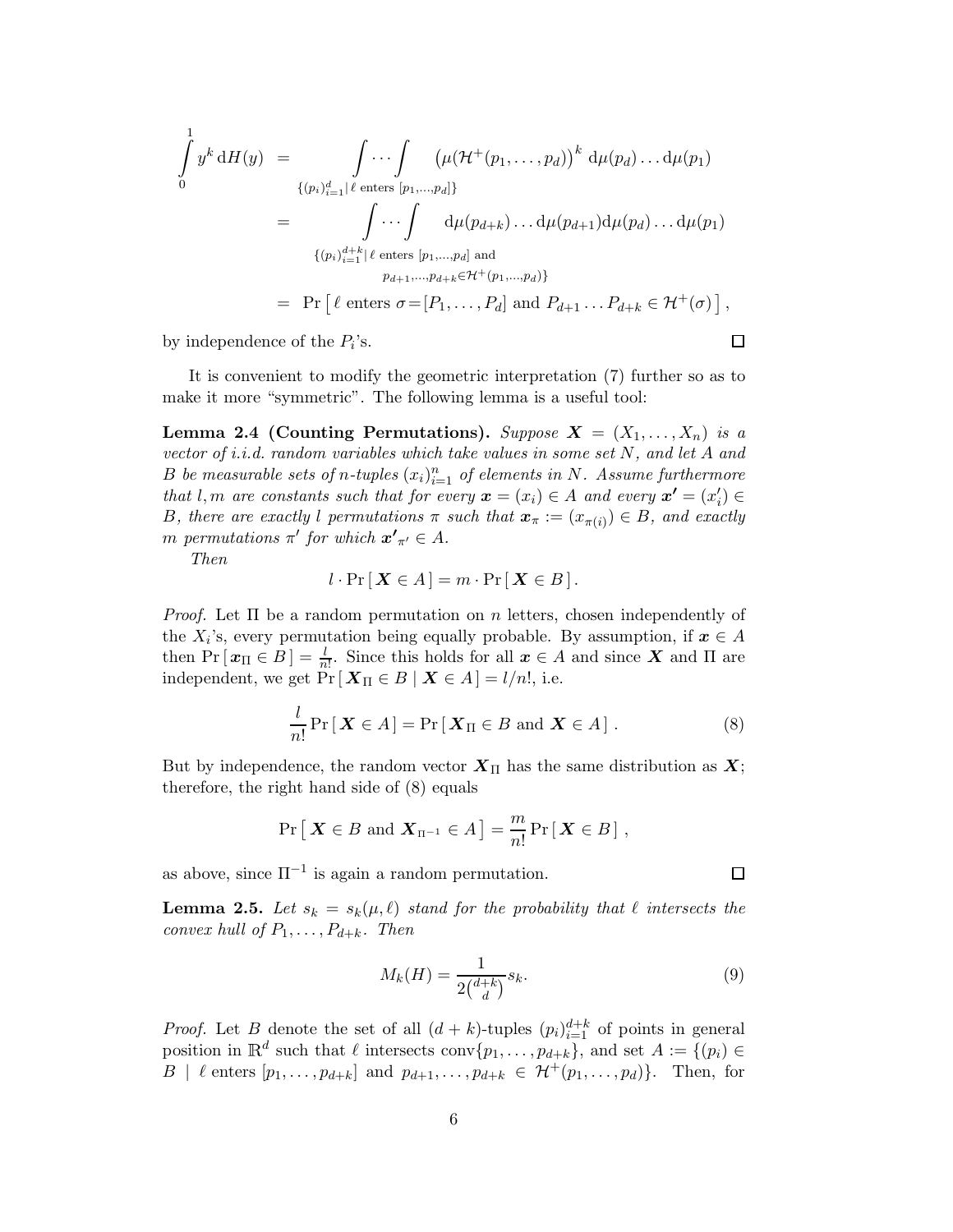$P_1, \ldots, P_{d+k}$  i.i.d. ~  $\mu$  as above,  $M_k = \Pr[(P_i) \in A]$  (recall that general position is for free, by absolute continuity of  $\mu$ , and moreover,  $s_k = \Pr[(P_i) \in B]$ . In the spirit of Lemma 2.4, let's count permutations. Obviously, if  $(p_i) \in A$ , then  $(p_{\pi(i)}) \in B$  for every permutation  $\pi$  on  $d + k$  letters. Conversely, assume  $(p_i) \in B$ . By general position, the convex hull of the  $p_i$ 's is a simplicial polytope P; in particular, the facet of P through which  $\ell$  exits P is a simplex  $|\sigma|$ . There are exactly d!k! permutations  $\pi$  of the  $p_i$ 's such that  $|\sigma| = \text{conv}\{p_{\pi(1)}, \ldots, p_{\pi(d)}\},\$ and one half of these give that simplex the right orientation, such that  $\ell$  is oriented from the positive to the negative side of the resulting oriented simplex  $\sigma = [p_{\pi(1)}, \ldots, p_{\pi(d)}].$  But since  $\ell$  exits  $\mathcal P$  through  $|\sigma|$ , this is equivalent to saying that the remaining points  $p_{\pi(d+1)}, \ldots, p_{\pi(d+k)}$  lie on the positive side of σ. It follows by Lemma 2.4 that

$$
(d+k)! \Pr [(P_i) \in A] = \frac{d!k!}{2} \Pr [(P_i) \in B],
$$

which is what we wished to show.

Evidently, the probability that  $\ell$  intersects conv $\{P_1, \ldots, P_{d+k}\}\)$  does not depend on the orientation of  $\ell$ ; thus,  $s_k(\mu, \ell) = s_k(\mu, -\ell)$  for all  $k \in \mathbb{N}_0$ . But (9) tells us that H is uniquely determined by the  $s_k$ 's, hence  $H_{\mu,\ell} = H_{\mu,-\ell}$ , and therefore

Theorem 2.6 (Dehn-Sommerville Equation).  $H(y) = H(1) - H(1 - y)$ for  $0 \le y \le 1$ . In terms of h, this reads

$$
h(y) = h(1 - y). \tag{10}
$$

(Observe that until continuity of h is established, we only know that  $(10)$  holds a.e.)

*Proof.* For  $d = 1$ , this holds by (5); and for  $d \geq 2$ , the above considerations show that

$$
H_{\mu,\ell}(y) = H_{\mu,-\ell}(y)
$$
  
= Pr [  $\ell$  leaves  $[P_1, P_2, ..., P_d]$  and  $\mu(\mathcal{H}^+(P_1, P_2, ..., P_d)) \le y$ ]  
= Pr [  $\ell$  enters  $[P_2, P_1, ..., P_d]$  and  $\mu(\mathcal{H}^+(P_2, P_1, ..., P_d)) > 1 - y$ ]  
=  $H_{\mu,\ell}(1) - H_{\mu,\ell}(y)$ .

2.2 Liftings and projections.

Let's return to the probabilities  $\tilde{s}_k(\mu, 0) = \Pr[\mathbf{0} \in \text{conv}\{P_1, \dots, P_{d+1+k}\}]$  mentioned in the introduction and see how they relate to h-functions. In order to do this, we drop the assumption  $d \geq 2$  and lift the set-up to dimension  $d+1$  as follows:

Take your favorite a.c. probability distribution on the real line, for instance the uniform distribution on some bounded interval, and pick, for each  $i \in \mathbb{N}$ , a

 $\Box$ 

 $\Box$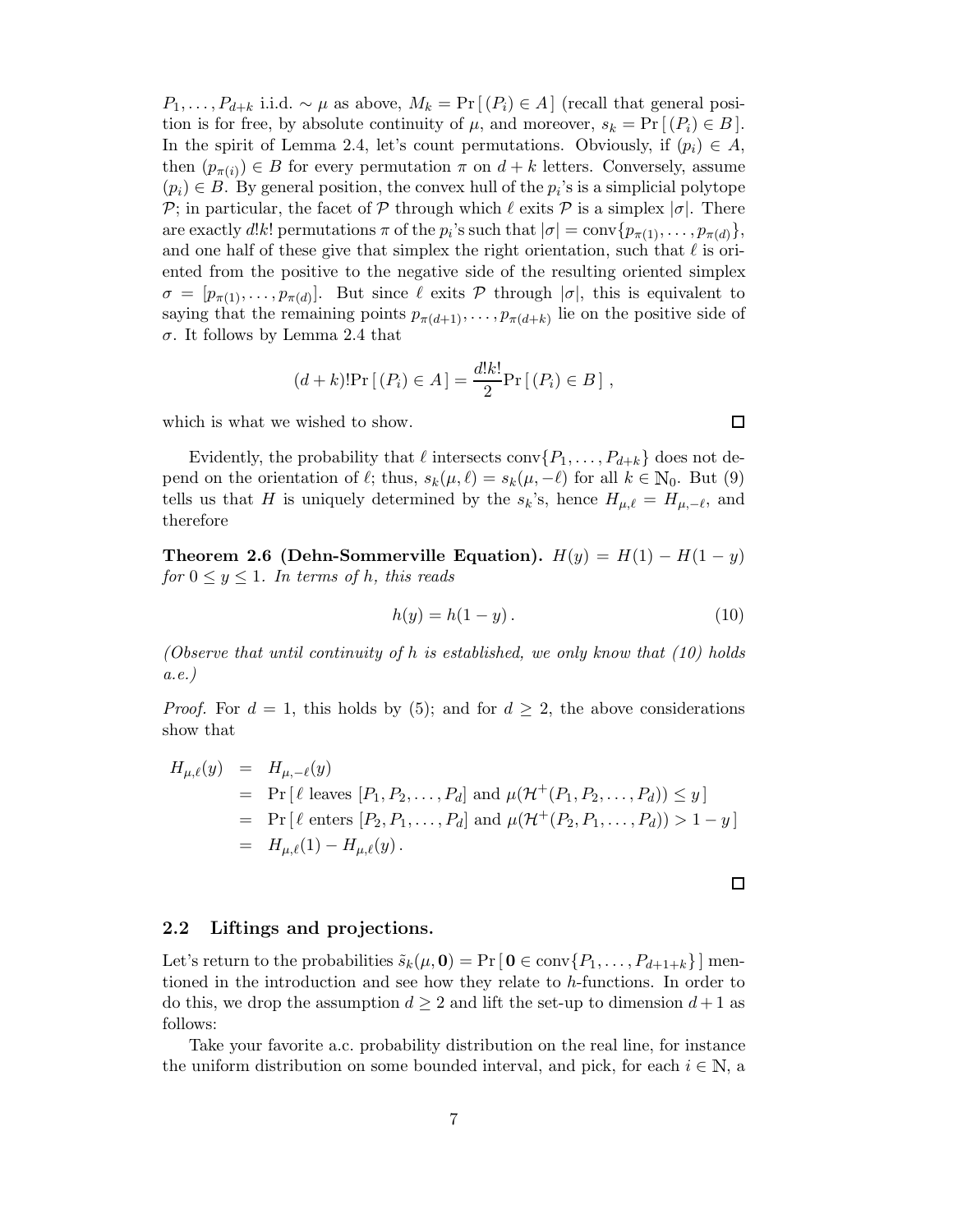$(d+1)$ <sup>st</sup> coordinate  $X_i \in \mathbb{R}$  according to that distribution.<sup>10</sup> Then the lifted points  $\tilde{P}_i := (P_i, X_i)$  are i.i.d. according to some a.c. probability measure  $\tilde{\mu}$  on  $\mathbb{R}^{d+1}$ . If we take  $\tilde{\ell}$  to be the  $x_{d+1}$ -axis, then

$$
\tilde{s}_k(\mu, \mathbf{0}) = s_k(\tilde{\mu}, \tilde{\ell}) \tag{11}
$$

(observe that this does not depend on the distribution of the  $(d+1)$ <sup>st</sup> coordinate), and we will just write  $\tilde{s}_k$  from now on. On the one hand, this implies that any bound for  $h_{\tilde{\mu}, \tilde{\ell}}$  immediately gives a bound for  $\tilde{s}_k = 2\binom{d+k+1}{k} \int_0^1 y^k h_{\tilde{\mu}, \tilde{\ell}}(y) dy$ (assuming absolute continuity of  $H_{\tilde{\mu}, \tilde{\ell}}$ ).

On the other hand, it opens up a door for induction. Namely, suppose that conversely, we are given an a.c. probability measure  $\tilde{\mu}$ , a directed line  $\ell$ , and random points  $\tilde{P}_1, \tilde{P}_2, \tilde{P}_3, \ldots$  i.i.d.  $\sim \tilde{\mu}$  in  $\mathbb{R}^{d+1}$ . Up to an affine coordinate transformation, which preserves absolute continuity and does not affect  $H_{\tilde{\mu}, \tilde{\ell}}$ , we may assume that  $\tilde{\ell}$  is the  $x_{d+1}$ -axis. We identify  $\mathbb{R}^d$  with  $\mathbb{R}^d \times \{0\} \subset \mathbb{R}^{d+1}$  and define  $P_i$  to be the orthogonal projection onto  $\mathbb{R}^d$  of  $\tilde{P}_i$ . Hence  $P_1, P_2, P_3, \ldots \in$  $\mathbb{R}^d$  are i.i.d. according to the image  $\mu$  of  $\tilde{\mu}$  under that projection, and  $\mu$  is a.c. again. The above considerations show that the "moments"  $\tilde{s}_k$ , and thereby  $H_{\tilde{\mu}, \tilde{\ell}}$ , are uniquely determined by  $\mu$ , which lives in one dimension less. The question remains: Where do we get a directed line  $\ell \subseteq \mathbb{R}^d$  for the induction step? But that will be answered in the next section.

We conclude this section by generalizing the definition of "balanced" given in the introduction:  $\mu$  is balanced about an affine flat A if every hyperplane containing A equipartitions  $\mu$ .

**Observation 2.7.** The measure  $\mu$  is balanced about 0 if and only if  $\tilde{\mu}$  is balanced about  $\ell$ .

# 3 A Continuous Upper Bound Theorem

In this section, we will inductively establish absolute continuity of  $H$ , i.e.  $H(y) = \int_0^y h(y) dy$ , by expressing the moments of H in terms of quantities which stem from one dimension less. This will pave the way to the continuous version of the UBT and to the promised bounds for  $\tilde{s}_k(\mu, \mathbf{0})$ .

As indicated above, assume for the induction step that we start out with  $\tilde{\mu}$ ,  $\tilde{\ell}$  and  $\tilde{P}_1$ ,  $\tilde{P}_2$ ,  $\tilde{P}_3$ ,... i.i.d. ~  $\tilde{\mu}$  in  $\mathbb{R}^{d+1}$ , and that  $\mu$  and  $P_1, P_2, P_3$ ,... are obtained by orthogonal projection onto  $\mathbb{R}^d$  (generally, entities marked with "  $\tilde{\ }$ " will live in  $\mathbb{R}^{d+1}$ , those without in  $\mathbb{R}^d$ ). Recall that w.l.o.g.  $\tilde{\ell}$  is the  $x_{d+1}$ -axis, and that in the case  $d = 1$ , there is an additional random sign  $\varepsilon \in \{+1, -1\}$ involved in  $\mu$ -random oriented simplices.

Next, we choose and fix a (completely arbitrary) directed line  $\ell \subseteq \mathbb{R}^d$ through the origin **0** (recall that  $\tilde{\ell}$  projects onto **0**). We abbreviate  $\tilde{H} := H_{\tilde{\mu}, \tilde{\ell}}$ and  $H := H_{\mu,\ell}$ , and their derivatives as  $\tilde{h}$  and h, respectively.

<sup>&</sup>lt;sup>10</sup>In such a way that the  $X_j$ 's and  $P_i$ 's are all independent.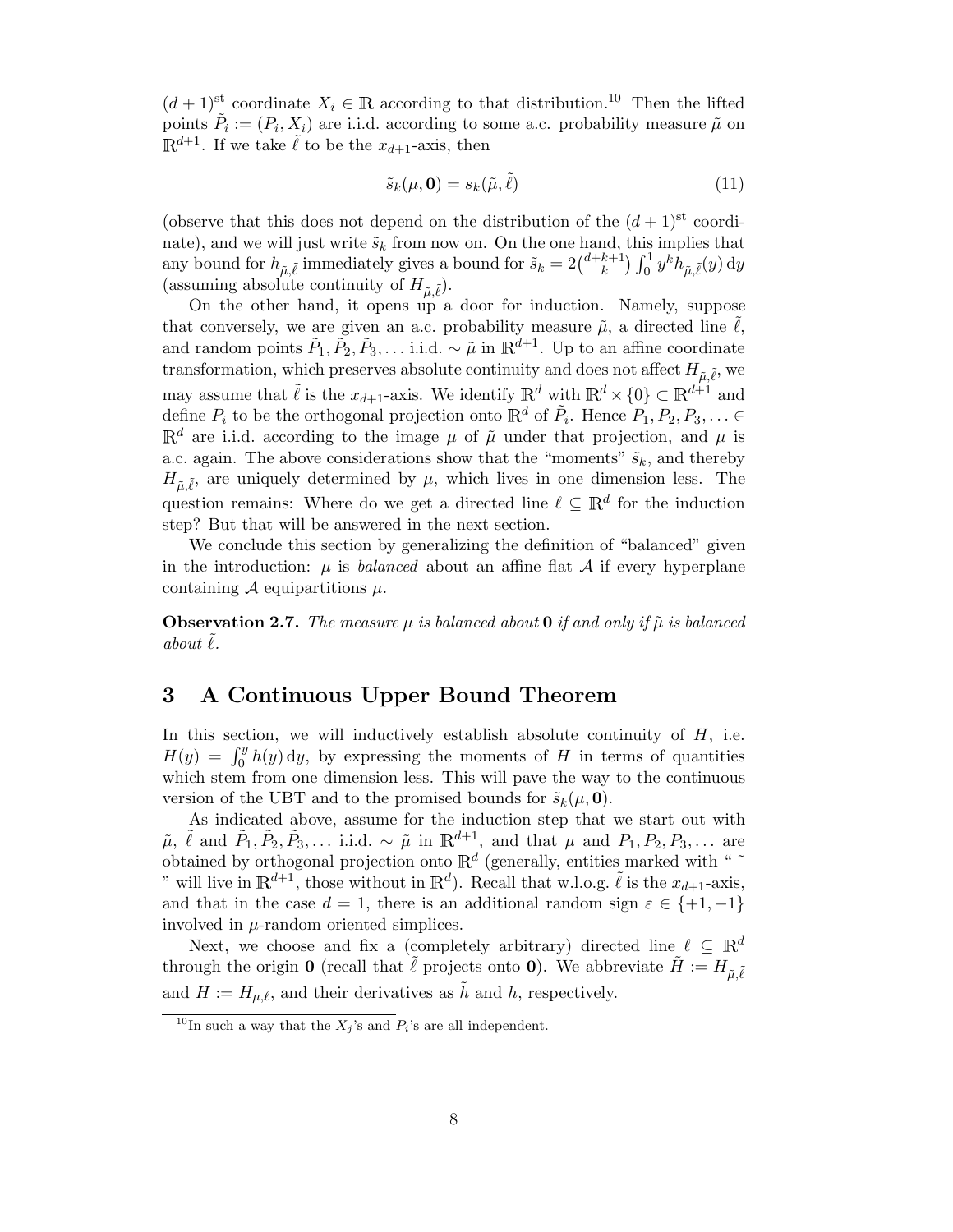### 3.1 The  $h^*$ - and \*h-functions.

For  $0 \leq y \leq 1$ , set

$$
H^*(y) = H^*_{\mu,\ell}(y) := \Pr\left[\ell \text{ enters } \sigma \text{ before } \mathbf{0} \text{ and } \mu(\mathcal{H}^+(\sigma)) \le y\right],\qquad(12)
$$

where " $\ell$  enters  $\sigma$  before 0" means that  $\ell$  enters  $\sigma$  and  $0 \in H^-(\sigma)$ ; accordingly, we will say that " $\ell$  leaves  $\sigma$  before **0**" if  $\ell$  leaves  $\sigma$  and  $\mathbf{0} \in \mathcal{H}^+(\sigma)$ , and so on.

Again, the derivative  $h^* = h^*_{\mu,\ell} := \frac{dH^*(y)}{dy}$  exists a.e.; but more can be said than this. Inductively, we may assume that  $H$  is a.c., i.e. satisfies condition (4). Moreover,  $0 \leq H^*(y) - H^*(x) \leq H(y) - H(x)$  for  $x \leq y$ ; it follows that  $H^*$  is a.c., too. Hence,  $H^*$  is the integral of its derivative, which will be called the  $h^*$ -function of  $\mu$  and  $\ell$ . Analogously, \*H is defined by replacing "before" by "after" in  $(12)$ , and thus the *\*h-function* is obtained. Note that since almost no  $μ$ -random simplex  $σ$  contains the origin, we have  $H(y) = H^*(y) + ^*H(y)$ , and therefore

$$
h(y) = h^*(y) + ^*h(y) \quad \text{a.e.} \tag{13}
$$

**Observation 3.1.** In dimension  $d = 1$ , let  $a := \mu((-\infty, 0))$ . If  $\ell$  is directed from left to right then  $H^*(y) = \min\{y, a\}$ , whence

$$
h^*(y) = \begin{cases} \frac{1}{2} & \text{for a.e. } 0 \le y \le a \\ 0 & \text{otherwise.} \end{cases}
$$

Proof. Recall from Observation 2.1 that in this set-up,

$$
H(y) = \frac{1}{2} \Pr[\mu((-\infty, P) \le y] = y,
$$

where  $P \in \mathbb{R}^1$  is a  $\mu$ -random point (the 1/2 stems from the fact that the random sign  $\varepsilon$  has to be 1). Now, if we impose the additional condition that the simplex [P] be entered before 0, then we arrive at  $H^*(y) = \frac{1}{2} Pr[\mu((-\infty, P) \leq y]$  and  $P < 0$ ] =  $\frac{1}{2}$  min{ $y, a$  }.

We would like to express the  $\tilde{s}_k$ 's in terms of  $h^*$ . To this end, let  $C_k$  denote the event that  $\ell$  intersects the convex hull  $\mathcal{P}_k$  of  $P_1, \ldots, P_{d+k+1}$  and passes into it before 0. In this event, there are two cases: Either  $\ell$  exits  $\mathcal{P}_k$  after the origin, i.e.  $0 \in \mathcal{P}_k$ , or  $\ell$  also exits  $\mathcal{P}_k$  before the origin. The probability of the first case is just  $\tilde{s}_k$ . Thus, if we write  $D_k$  for the second case, we get

$$
\tilde{s}_k = \Pr(C_k) - \Pr(D_k) \tag{14}
$$

Lemma 3.2.

$$
\frac{1}{2\binom{d+1+k}{d}} \Pr(C_k) = \Pr\left[\ell \text{ enters } \sigma \text{ before } \mathbf{0} \text{ and } P_{d+1}, \dots, P_{d+k} \in \mathcal{H}^-(\sigma)\right]
$$

$$
= \int_0^1 (1-y)^{k+1} h^*(y) dy. \tag{15}
$$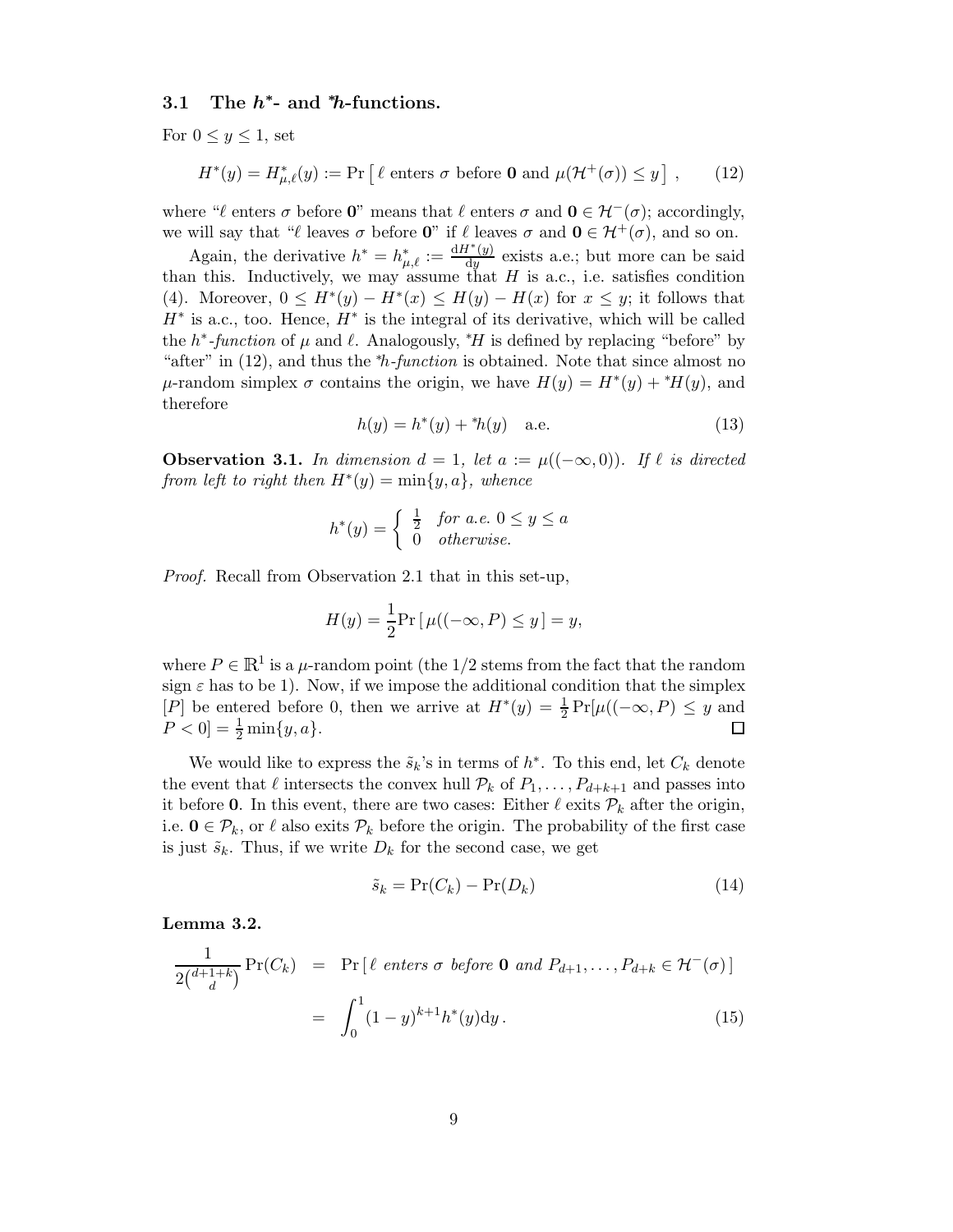*Proof.* We count permutations: Let B be the set of all  $(d + k + 1)$ -tuples  $(p_i)$ of points in general position in  $\mathbb{R}^d$  such that  $\ell$  intersects conv $\{p_1, \ldots, p_{d+k+1}\}$ and passes into it before 0, and define

$$
A = \{(p_i) \in B \mid \ell \text{ enters } \sigma \text{ before } \mathbf{0} \text{ and } p_{d+1}, \dots, p_{d+k+1} \in \mathcal{H}^-(\sigma)\},
$$

where  $\sigma = [p_1, \ldots, p_d]$ . If  $(p_i) \in A$ , then any permutation of the  $p_i$ 's lies in B; on the other hand, exactly  $\frac{1}{2}d!(k+1)!$  permutations take an element  $(p_i) \in B$ to an element of A, since we have to assign the indices  $1, \ldots, d$  and the right orientation to the simplicial facet where  $\ell$  exits the convex hull of the points, and the remaining indices to the other points. Applying Lemma 2.4, we obtain the first equality<sup>11</sup>, while the second is proved just like  $(7)$ . □

Similarly, one shows

#### Lemma 3.3.

$$
\frac{1}{2\binom{d+1+k}{d}} \Pr(D_k) = \Pr\left[\ell \text{ enters } \sigma \text{ before } \mathbf{0} \text{ and } P_{d+1}, \dots, P_{d+1+k} \in \mathcal{H}^+(\sigma)\right]
$$

$$
= \int_0^1 y^{k+1} h^*(y) dy . \tag{16}
$$

### 3.2 Assembling the parts

The preceding lemmas together with (14) yield

$$
\frac{1}{2\binom{d+1+k}{d}}\tilde{s}_k = \int_0^1 y^{k+1} \left( h^*(1-y) - h^*(y) \right) dy
$$

and integration by  $parts^{12}$  gives

$$
\frac{1}{2\binom{d+1+k}{d+1}}\tilde{s}_k = \int_0^1 y^k \left( (d+1) \int_0^y h^*(x) - h^*(1-x) \, \mathrm{d}x \right) \, \mathrm{d}y \tag{17}
$$

for all  $k \in \mathbb{N}_0$ . But the expression on the left is exactly the  $k^{\text{th}}$  moment of  $\tilde{H}$ , and the integral on the right that of the nice function given by

$$
y \quad \mapsto \quad \int_0^y (d+1)(H^*(x) - H^*(1) + H^*(1-x)) \, \mathrm{d}x \, .
$$

Since nice functions are completely determined by their moments and since the above integrand is continuous, we conclude

**Theorem 3.4.**  $\tilde{H}$  is continuously differentiable, and

$$
\tilde{h}(y) = (d+1) \int_0^y (h^*(x) - h^*(1-x)) \, \mathrm{d}x \tag{18}
$$

for  $0 \le y \le 1$ . It follows that  $\tilde{h}$  itself is absolutely continuous.

<sup>&</sup>lt;sup>11</sup>Strictly speaking, the argument as stated is only valid for  $d \geq 2$ , but the random sign  $\varepsilon$ makes the statement come out true in dimension one as well.

<sup>&</sup>lt;sup>12</sup>This is justified since  $y \mapsto \int_0^y h^*(1-x) - h^*(x) dx$  is a.c.; cf. [3], Section 3.5.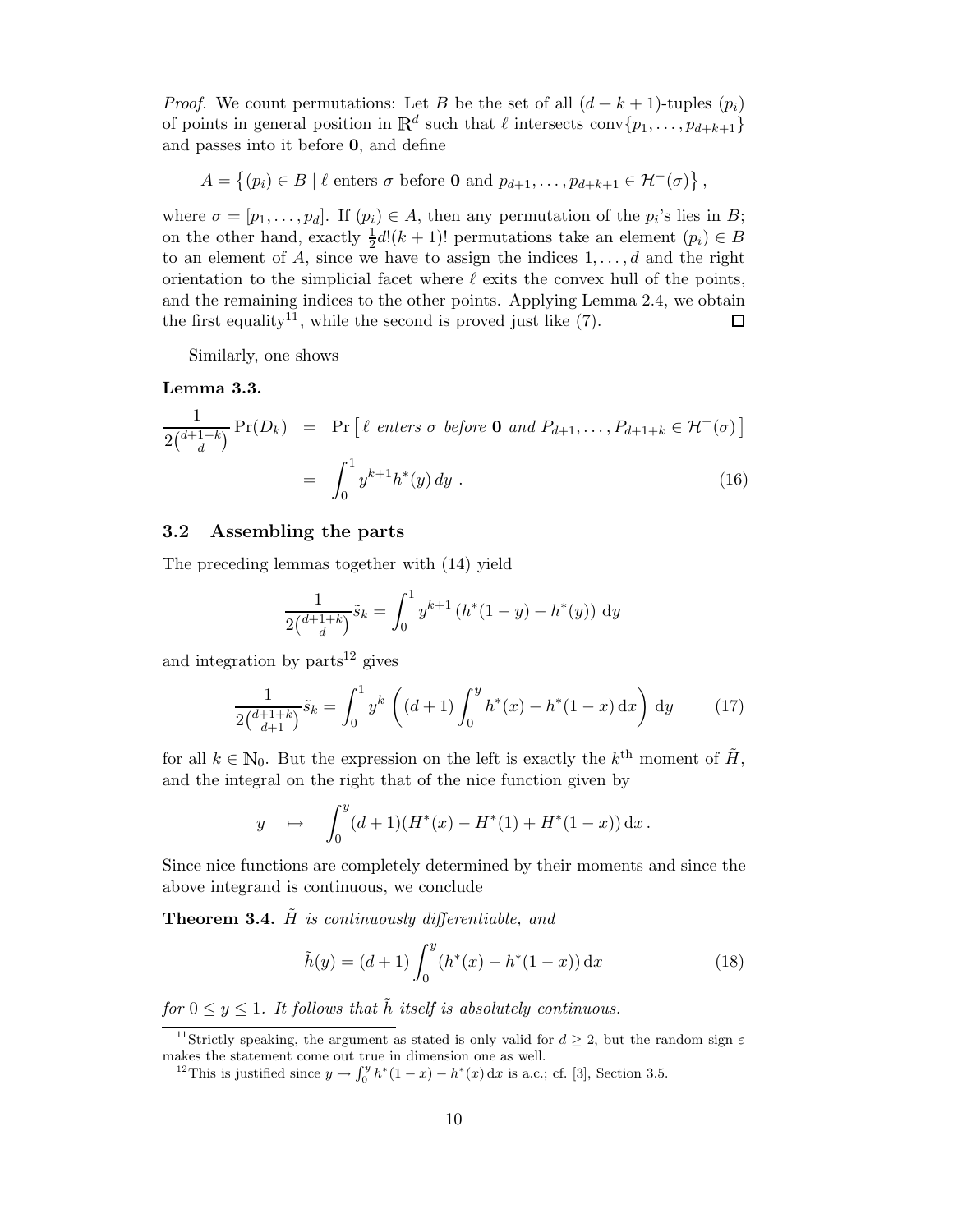For the tightness part of the upper bound on  $h$ , we need the following

**Lemma 3.5.** Given  $\tilde{\mu}$  and  $\tilde{\ell}$  in dimension  $d+1 = 2$ , let  $\tilde{\mathcal{H}}_L$  and  $\tilde{\mathcal{H}}_R$  denote the open halfspaces left and right of  $\tilde{\ell}$ , respectively. If we set  $a := \min\{\mu(\widetilde{\mathcal{H}}_L), \mu(\widetilde{\mathcal{H}}_R)\},\$ then

$$
\tilde{h}(y) = \min\{y, 1-y, a\}.
$$

*Proof.* As before, we identify  $\tilde{\ell}^\perp$  with  $\mathbb{R}^1$  in such a way that  $\tilde{\ell}$  orthogonally projects onto 0, and that  $\widetilde{\mathcal{H}}_L$  and  $\widetilde{\mathcal{H}}_R$  project onto the intervals  $(-\infty, 0)$  and  $(0, \infty)$ , respectively. Thus,  $\mu((-\infty, 0)) = a$  and  $\mu((0, \infty))$ . Take  $\ell = \mathbb{R}^1$  to be directed from left to right, say. Then, by (18) and Observation 3.1,

$$
\tilde{h}(y) = 2 \int_0^y h^*(x) dx - 2 \int_{1-y}^1 h^*(x) dx
$$
  
= 
$$
2 \int_0^{\min\{y,a\}} 1/2 dx - \int_{\min\{a,1-y\}}^a 1/2 dx
$$
  
= 
$$
\min\{y, 1-y, a\},
$$

as desired.

Theorem 3.6 (Continuous Upper Bound Theorem). The h-function of  $\mu$  and  $\ell$  satisfies

$$
h(y) \le \frac{d}{2} \min\{y^{d-1}, (1-y)^{d-1}\}.
$$
 (19)

It follows that  $H(y) \leq \frac{1}{2} \min\{y^d, 2^{1-d} - (1-y)^d\}$ . These upper bounds are tight, and equality a.e. is attained if and only if  $\mu$  is balanced about the line  $\ell$ . More precisely, if there is a hyperplane  $\mathcal{H} \supseteq \ell$  with  $\mu(\mathcal{H}^+) =: a < 1/2 < 1-a = \mu(\mathcal{H}^-)$ then, for  $0 \le y \le 1/2$ ,

$$
h(y) \le \begin{cases} \frac{d}{2}y^{d-1} & \text{if } 0 \le y \le a, \text{ and} \\ \frac{d}{2}(y^{d-1} - (y-a)^{d-1}) & \text{if } a \le y \le \frac{1}{2}. \end{cases}
$$
 (20)

That is, h(y) falls strictly short of the upper bound (19) on the interval  $(a, 1-a)$ .

*Proof.* Observation 2.1 takes care of the assertions in dimension  $d = 1$  (note that any measure on  $\mathbb{R}^1$  is vacuously balanced about the real line itself). Assume then that (19) holds in dimension d. To establish it in dimension  $d + 1$ , it suffices to consider  $0 \le y \le \frac{1}{2}$ , by the Dehn-Sommerville Equation. We have

$$
h^*(x) - h^*(1-x) \stackrel{(i)}{\leq} h^*(x) \stackrel{(ii)}{\leq} h^*(x) + ^*h(x) = h(x), \tag{21}
$$

and therefore, by induction  $(iii)$ ,

$$
\tilde{h}(y) \stackrel{(i)+(ii)}{\leq} (d+1) \int_0^y h(x) dx \stackrel{(iii)}{\leq} \frac{d+1}{2} \int_0^y dx^{d-1} dx = \frac{d+1}{2} y^d. \tag{22}
$$

Now we turn to the last claim. On the one hand, if  $\tilde{\mu}$  is balanced about  $\tilde{\ell}$  in  $\mathbb{R}^{d+1}$ , then the projected measure  $\mu$  is balanced about the origin (Observation

 $\Box$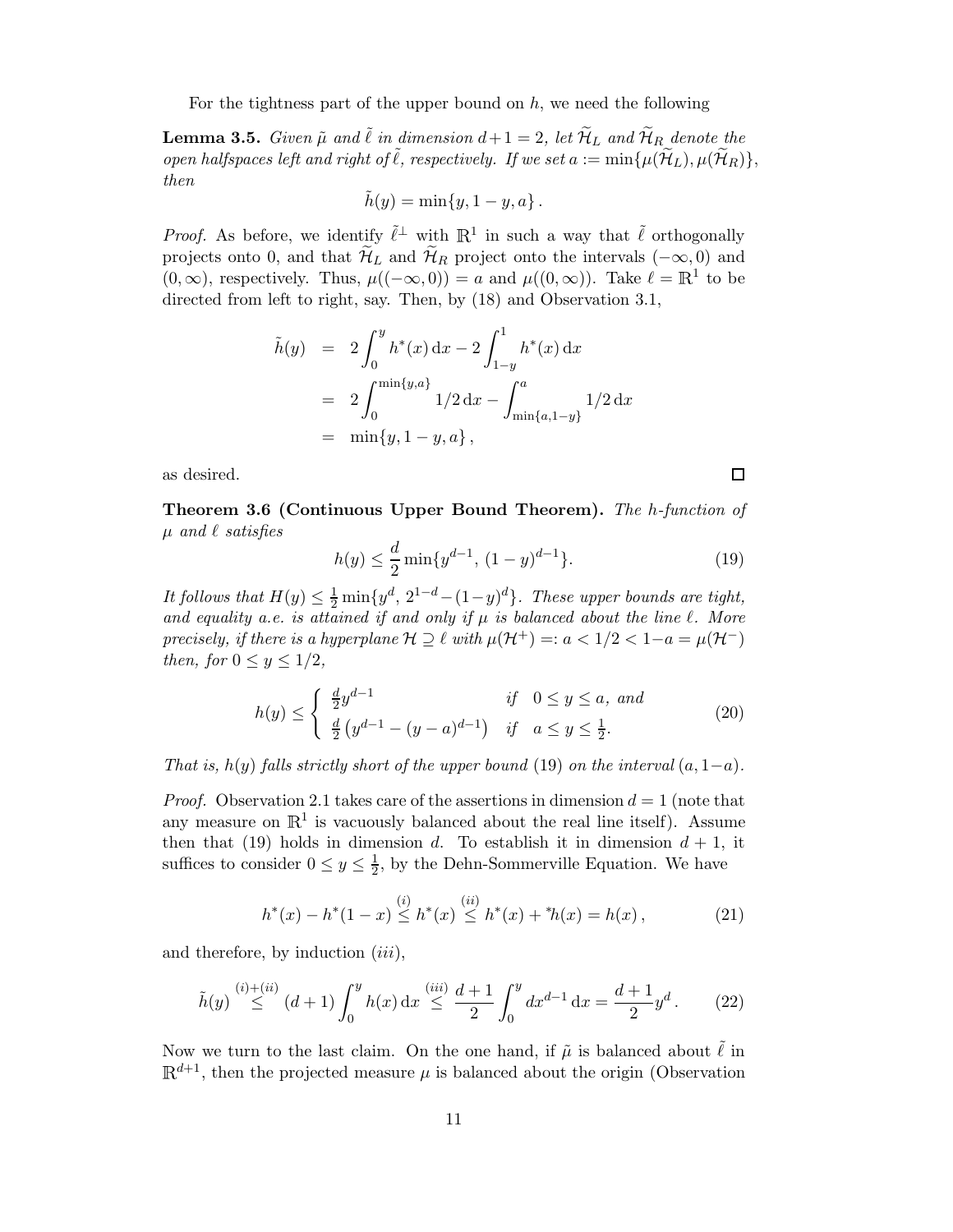2.7). Therefore, by induction,  $h(y) = \frac{d}{2}y^{d-1}$ . This tells us that the second inequality  $(iii)$  in (22) is, in fact, an equality. It remains to prove that  $(i)$  and (ii) in (21) are also equalities. But since  $\mu$  is balanced about 0, any halfspace H containing 0 has measure  $\mu(\mathcal{H}) \geq \frac{1}{2}$ . It follows that for  $x < \frac{1}{2}$  and  $\delta > 0$ sufficiently small, no matter which directed line  $\ell \subseteq \mathbb{R}^d$  through 0 we have chosen, there are no  $(x \pm \delta)$ -facets of  $\mu$  which  $\ell$  leaves after **0**, and no  $(1-x \pm \delta)$ facets which it enters before **0**. Letting  $\delta \to 0$ , we derive \* $h(x) = 0 = h^*(1 - x)$ for a.e.  $x \leq 1/2$ . This shows the "if" part of the asserted equivalence.

On the other hand, assume that  $\tilde{\mu}$  is not balanced about  $\ell$ , i.e. that there is some oriented hyperplane  $\mathcal{H} \supset \ell$  such that  $\tilde{\mu}(\mathcal{H}^+) =: a < 1/2 < b := \tilde{\mu}(\mathcal{H}^-)$ . In dimension 2, bound (20) is just Lemma 3.5. If  $d+1 \geq 3$ , we set  $\mathcal{H} := \mathcal{H} \cap \mathbb{R}^d$ and choose the line  $\ell$  to be contained in  $\mathcal{H}$ . Then  $\mu$  is unbalanced about  $\ell$  since  $\mu(\mathcal{H}^+) = a$  and  $\mu(\mathcal{H}^-) = b$ . Inductively, h satisfies the estimate (20), and (22) guarantees that, mutatis mutandis, so does  $\tilde{h}$ . guarantees that, mutatis mutandis, so does  $h$ .

Plugging into  $\tilde{s}_k = 2\binom{d+k+1}{d+1} \int_0^1 y^k \tilde{h}(y) dy$  the upper bound which the CUBT provides for the integrand on the right, we get the following

### Corollary 3.7.

$$
\tilde{s}_k(\mu, \mathbf{0}) = \Pr\left[\mathbf{0} \in \text{conv}\{P_1, \dots, P_{d+k+1}\}\right] \le \frac{\sum_{i=0}^k {d+k \choose i}}{2^{d+k}}.
$$
 (23)

Equality is achieved if and only if  $\mu$  is balanced about the origin.

- **Remarks 3.8.** 1. It can be shown that  $\mu$  is balanced about the origin if and only if its radial projection  $\mu$  onto the unit sphere is symmetric about 0, i.e. invariant under reflection about 0. In dimension  $d \leq 2$ , this is rather trivial; for  $d \geq 3$ , we refer to [6], Corollary 3.4.
	- 2. The inequality (23) can also be derived by discrete methods, notably the UBT for  $j$ -facets (see Section 4), applied to successively larger random samples from the distribution  $\mu$ . This approach avoids the machinery of h-functions; it does not, however, lead to a characterization of the cases in which the upper bound is attained.

Upon further examination, more information can be squeezed from the proof of the CUBT. For instance, let us say that a measure is a-balanced about an affine flat  $A, 0 \le a \le 1/2$ , if every hyperplane containing A has mass at least a on either side. Clearly,  $\tilde{\mu}$  is a-balanced about  $\ell$  iff  $\mu$  is a-balanced about 0. Inductively, we see that the upper bound  $h(y) = \frac{d}{2} \min\{y, 1 - y\}^{d-1}$  is attained for  $y \le a$  and  $y \ge 1 - a$ . This gives, for example, lower bounds for  $\tilde{s}_k(\mu, \mathbf{0})$  if the origin is a center point of  $\mu$ , i.e. if  $\mu$  is  $\frac{1}{d+1}$ -balanced about **0**.

### 4 What about *h*-vectors?

You may wonder: What has all this got to do with the h-vectors of simplicial convex polytopes? Recall that these are defined as follows: If  $P$  is a ddimensional simplicial polytope, and if  $f_k = f_k(\mathcal{P})$  denotes the number of its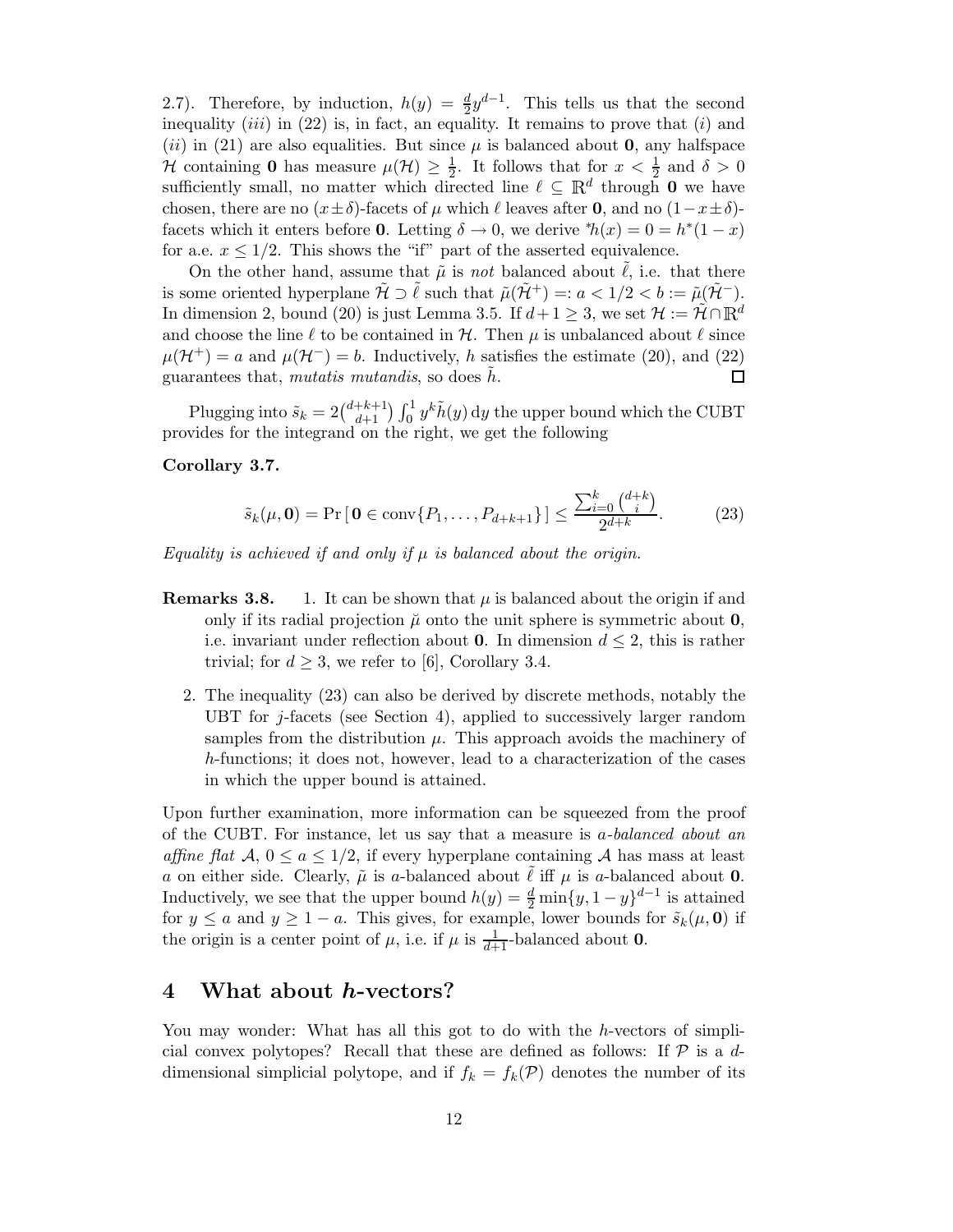k-dimensional faces,  $-1 \leq k \leq d-1$ , then

$$
h_j = h_j(\mathcal{P}) := \sum_{k=0}^j (-1)^{j-k} {d-j \choose d-k} f_{k-1}(\mathcal{P}).
$$
\n(24)

The sequence  $\mathbf{h} := (h_0, \ldots h_d)$  is called the *h*-vector of  $\mathcal{P}$ , and it proves to be a very convenient means of encoding the face numbers<sup>13</sup>  $f_k$ .

The reason why our  $h$ -functions can be thought of as continuous variants of  $h$ -vectors is the following connection between simplicial polytopes and  $j$ -facets of finite point sets. Let S be a set of n points in general position in  $\mathbb{R}^d$ . A j-facet of S, for integer j, is an oriented simplex  $\sigma$  spanned by an ordered tuple of d distinct points in S such that exactly j points of S lie on the positive side of  $\sigma$ . Given a generic directed line  $\ell$  (i.e. one which is disjoint from the convex hull of any  $d-1$  points in S), we count the number of j-facets of S that are entered by  $\ell$ ; the resulting number is denoted by  $h_i(S, \ell)$ , and  $\mathbf{h} = (h_0(S, \ell), \ldots, h_{n-d}(S, \ell))$ is called the *h*-vector of S and  $\ell$ .

Here is the promised connection, cf. [7]. It is based on a duality closely related to the Gale transform or LP-duality.

- **Theorem 4.1.** 1. If  $h(\mathcal{P})$  is the h-vector of a simplicial d-polytope  $\mathcal P$  on  $f_0(\mathcal{P}) = n$  vertices, then there are a set S of n points in general position in  $\mathbb{R}^{n-d}$  and a generic directed line  $\ell \subset \mathbb{R}^{n-d}$  such that  $h(S, \ell) = h(\mathcal{P})$ .
	- 2. Conversely, if S is a set of  $n \geq d$  points in general position in  $\mathbb{R}^d$ , and if  $\ell \subset \mathbb{R}^d$  is a generic directed line which intersects conv(S), then there is some simplicial  $(n - d)$ -polytope  $\mathcal P$  on at most n vertices such that  $h(\mathcal{P}) = h(S, \ell).$

Thus, we have a dictionary between "polytope-speak" and "j-facet-entered-bya-line-speak". This guarantees that whatever results are known in one setting will be immediately applicable to the other. Examples are the Dehn-Sommerville Relations

$$
h_j(S,\ell) = h_{n-d-j}(S,\ell) ,
$$

which just state that any directed line  $\ell$  leaves as many j-facets as it enters, and the Upper Bound Theorem (UBT):

$$
h_j(S,\ell) \le \min\{\binom{j+d-1}{d-1},\binom{n-j-1}{d-1}\}
$$

Remark 4.2. At this point, the reader is perhaps curious to see a "discrete equivalent" of Corollary 3.7. For instance, one can show that given  $n$  points in general position in  $\mathbb{R}^d$ , the number of d-simplices containing the origin in their interior is at most

$$
\left(\frac{\left\lfloor \frac{n+d}{2} \right\rfloor}{d+1}\right) + \left(\frac{\left\lceil \frac{n+d}{2} \right\rceil}{d+1}\right).
$$

<sup>&</sup>lt;sup>13</sup>These can be recovered from the  $h_j$ 's since since (24) just states that  $h = T \cdot f$ , where  $f = (f_{-1}, \ldots, f_{d-1})$  and T is the invertible matrix with entries  $(-1)^{j-k} \binom{d-j}{d-k}$  (cf. [9]).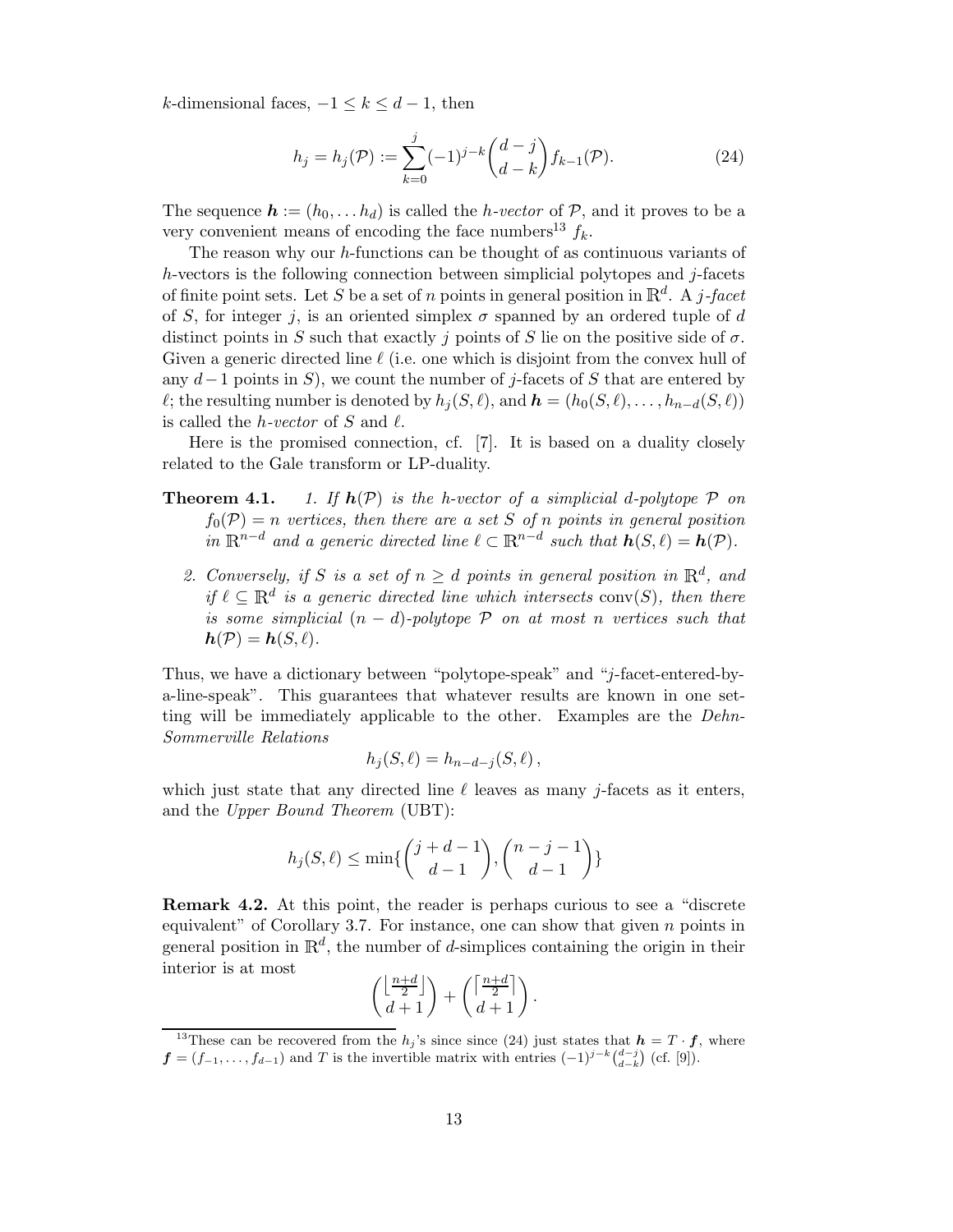Without bothering you with the details, we would also like to mention that via the duality indicated above, the probabilities  $\tilde{s}_k$  can be thought of as continuous versions of f-vectors of simplicial polytopes (cf. [7]).

All in all, we see that h-functions are, in a sense, the natural extension of h-vectors to the continuous realm. Currently, we are investigating<sup>14</sup> continuous analogues of the *Generalized Lower Bound Theorem* and the *g-Theorem*, cf. [9], Section 8.6.

### 5 Discussion

We have analyzed the probability of the convex hull of  $n$  random points (i.i.d.  $\sim \mu$ ) to contain the origin. For that we borrowed the seminal concept of hvectors from polytope theory, and introduced their continuous counterparts, h-functions. Note, however, that our proof of the upper bound on  $h(y)$  is not merely a translation of McMullen's proof in the discrete setting [4]. Rather, when employed directly to the polytope set-up (via the duality discussed in [7]), it would also give a proof by induction of the UBT, but with the induction step going from  $d+1 \rightarrow d$  and base case  $d = n - 1$ .

Here is a challenging related open question. For  $\mu$  on  $\mathbb{R}^2$  given, consider

$$
a(\mu) = \Pr[P_1 \in \text{conv}\{P_2, P_3, P_4\}]
$$

for points  $P_1, P_2, P_3, P_4$  i.i.d.  $\sim \mu$ . What is a tight upper bound for this probability over all (a.c.) probability distributions  $\mu$  on  $\mathbb{R}^2$ ? The probability  $a(\mu)$ determines

$$
b(\mu) = \Pr\left[\text{conv}\{P_1, P_2\} \cap \text{conv}\{P_3, P_4\} \neq \emptyset\right]
$$

by the relation  $4a(\mu) + 3b(\mu) = 1$ . Hence, it is closely connected to the problem of determining a good bound for the crossing number of straight-line embeddings of complete graphs, cf. [5].

Acknowledgement. We are indebted to Rolf Schneider for many helpful remarks and in particular for bringing reference [6] to our attention.

# References

- [1] Noga Alon and Joel Spencer. The Probabilistic Method. John Wiley and Sons, New York, NY, 1992.
- [2] Richard Durrett. Probability: Theory and Examples. Wadsworth, Belmont, CA,  $2<sup>nd</sup>$  edition, 1996.
- [3] Gerald B. Folland. Real Analysis: Modern Techniques and Their Applications. Wiley-Interscience, New York, NY, 2nd edition, 1999.

<sup>&</sup>lt;sup>14</sup>A note on how to derive the continuous Generalized Lower Bound Theorem from the discrete one can be found at www.inf.ethz.ch/∼uli.